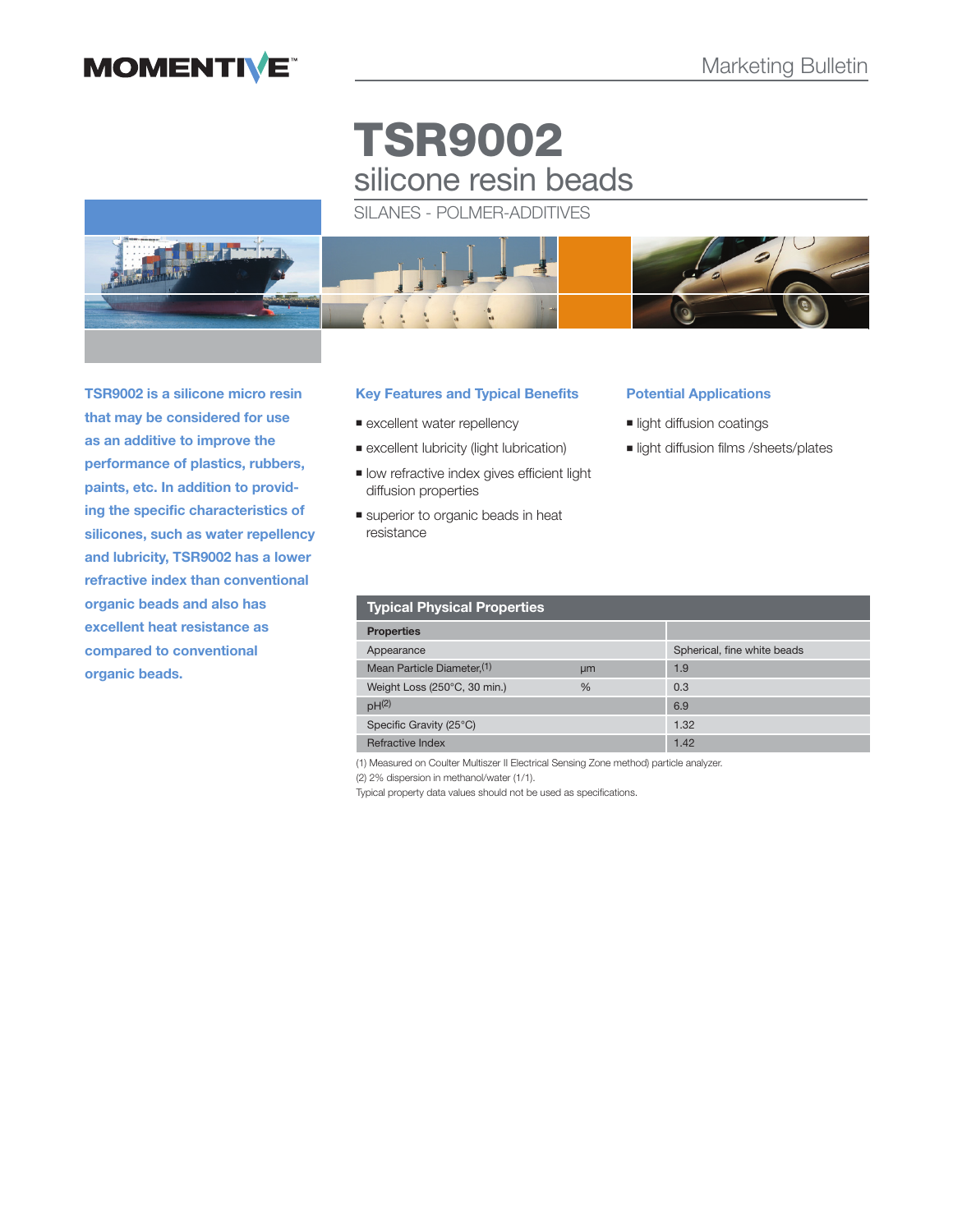### **Partical Size Distribution**



## **Particle Diameter μm**

Measured on Coulter Multiszer II (Electrical Sensing Zone method) particle analyzer.

## **Electron Micrograph**



SEM illustrates the uniform size distribution of the spherical 2-micron particles.

## **Packaging**

10kg corrugated cardboard box available.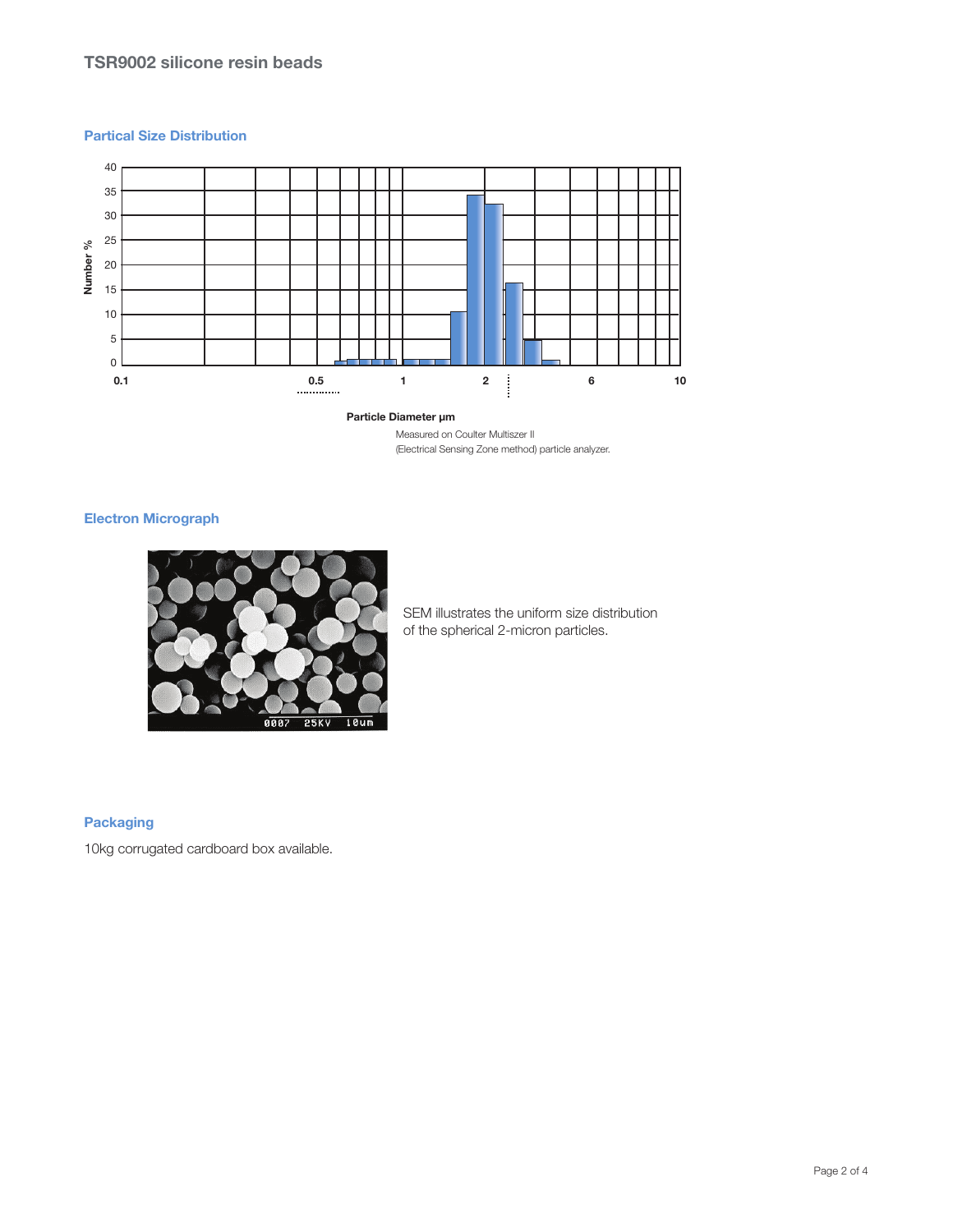#### **Patent Status**

Nothing contained herein shall be construed to imply the nonexistence of any relevant patents or to constitute the permission, inducement or recommendation to practice any invention covered by any patent, without authority from the owner of the patent.

### **Product Safety, Handling and Storage**

Customers considering the use of this product should review the latest Material Safety Data Sheet and label for product safety information, handling instructions, personal protective equipment if necessary, and any special storage conditions required. Material Safety Data Sheets are available at www.momentive.com or, upon request, from any Momentive Performance Materials representative. Use of other materials in conjunction with Momentive Performance Materials products may require additional precautions. Please review and follow the safety information provided by the manufacturer of such other materials.

## **Limitations**

Customers must evaluate Momentive Performance Materials products and make their own determination as to fitness of use in their particular applications.

### **Emergency Service**

Momentive Performance Materials maintains an around-the-clock emergency service for its products.

| Location                       | <b>Emergency Service Provider</b>                                                                    | <b>Emergency Contact Number</b> |
|--------------------------------|------------------------------------------------------------------------------------------------------|---------------------------------|
| Mainland U.S., Puerto Rico     | <b>CHEMTREC</b>                                                                                      | 1-800-424-9300                  |
| Alaska, Hawaii                 | <b>CHEMTREC</b>                                                                                      | 1-800-424-9300                  |
| Canada                         | <b>CHEMTREC</b>                                                                                      | 1-800-424-9300                  |
| Europe, Israel                 | <b>NCEC</b>                                                                                          | +44 (0) 1235239670              |
| Middle East                    | <b>NCEC</b>                                                                                          | +44 (0) 1235239671              |
| Asia Pacific (except China)    | <b>NCEC</b>                                                                                          | +44 (0) 1235239670              |
| China                          | <b>NCEC</b>                                                                                          | $+86-10-5100-3039$              |
| Latin America (except Brazil)  | <b>NCEC</b>                                                                                          | +44 (0) 1235239670              |
| <b>Brazil</b>                  | SOS Cotec                                                                                            | 08000111767 or 08007071767      |
| All other locations world wide | <b>NCEC</b>                                                                                          | +44 (0) 1235239670              |
| At sea                         | Radio U.S. Coast Guard in U.S. waters<br>NCEC in International waters                                | +44 (0) 1235239670              |
|                                | For Health related calls, contact Momentive Performance Materials at +1-518-233-2500 (English only). |                                 |

DO NOT WAIT. Phone if in doubt. You will be referred to a specialist for advice.